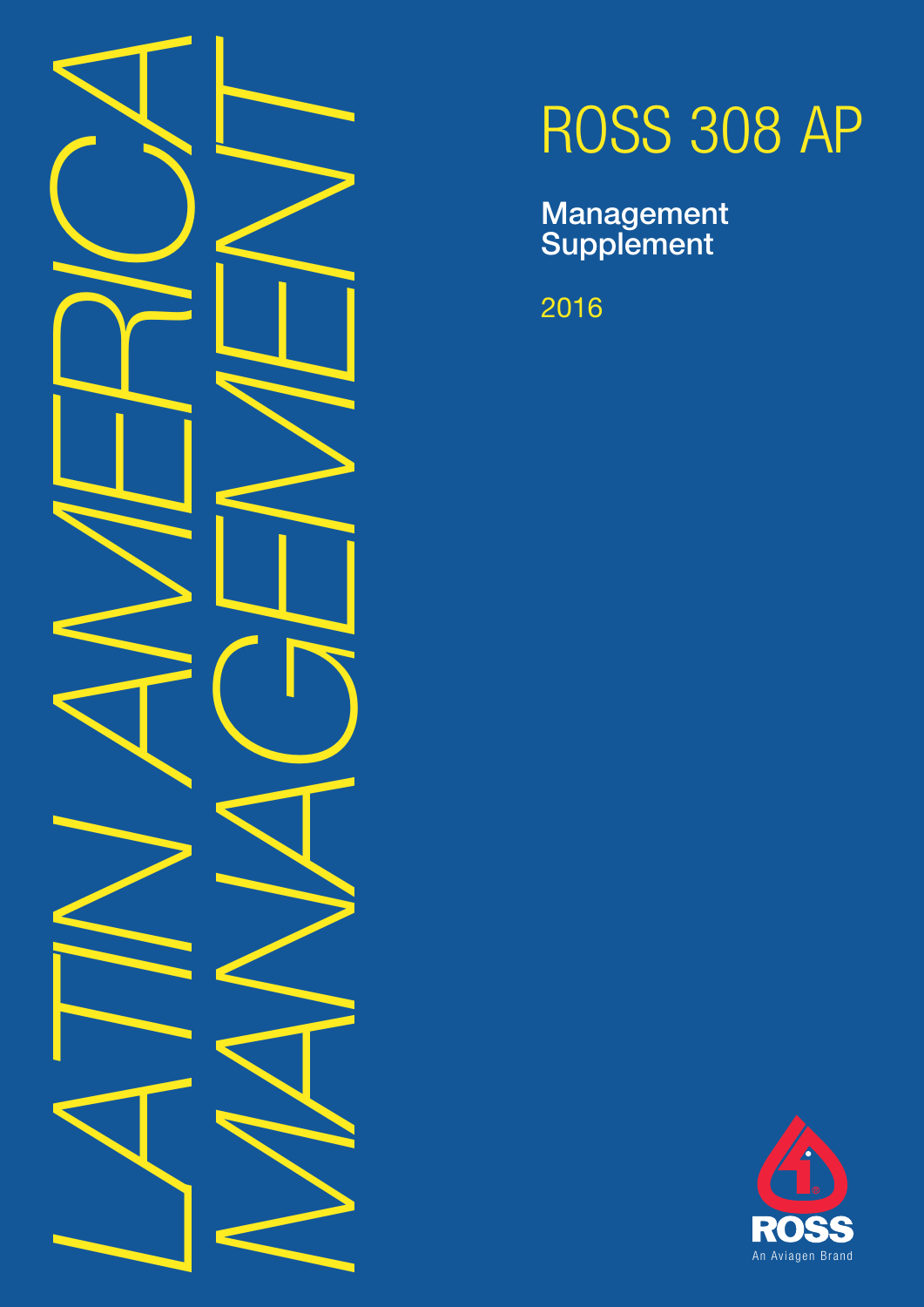## *Introduction*

The Ross® 308 AP is a Ross breeder that has been developed specifically for the Latin American market and selected for higher meat yield and a lower feed conversion ratio (FCR) when compared to the Ross 308.

The purpose of this supplement is to highlight the management differences between the Ross 308 AP and the Ross 308. Management practices not addressed in this document should follow the guidelines and recommendations found in the Ross Grandparent, Parent Stock, and Broiler Management Handbooks.

#### **The Performance Objectives for the Ross 308 AP are different from those of the Ross 308 and are specific to results obtained in Latin America. When used outside of this region, results will vary.**

The information presented in this supplement is based on data from internal trials, field studies, practical knowledge, experience, and expertise of Aviagen® Service Teams from the Latin American region. It includes grandparent and parent stock management, nutrition, and hatchery.

## *Grandparent Female Line Female and Parent Stock Female Management*

### Brooding

During the brooding period (0-28 days) it is important to provide enough feeders and drinkers to allow all birds easy access to feed and water. The Ross 308 AP female has a natural tendency to eat faster than the Ross 308 female, which may result in less uniform flocks at point of lay. The provision of correct feeder and drinker space from placement, and ensuring correct crop fill levels (**Figure 1** and **Table 1**) are achieved, will help flock uniformity get off to a good start. For more information on crop fill, please see Management How To #1 – *How To Assess Crop Fill*.

**Figure 1:** Crop fill assessment. The chick on the left has a full, rounded crop while the chick on the right has an empty crop.



#### **Table 1:** Crop fill targets.

| <b>Time of Crop Fill Check</b><br><b>After Placement</b> | <b>Target Crop Fill</b><br>(% of Chicks with Full Crops) |
|----------------------------------------------------------|----------------------------------------------------------|
| 2 hours                                                  | 75                                                       |
| 8 hours                                                  | >80                                                      |
| 12 hours                                                 | >85                                                      |
| 24 hours                                                 | 595                                                      |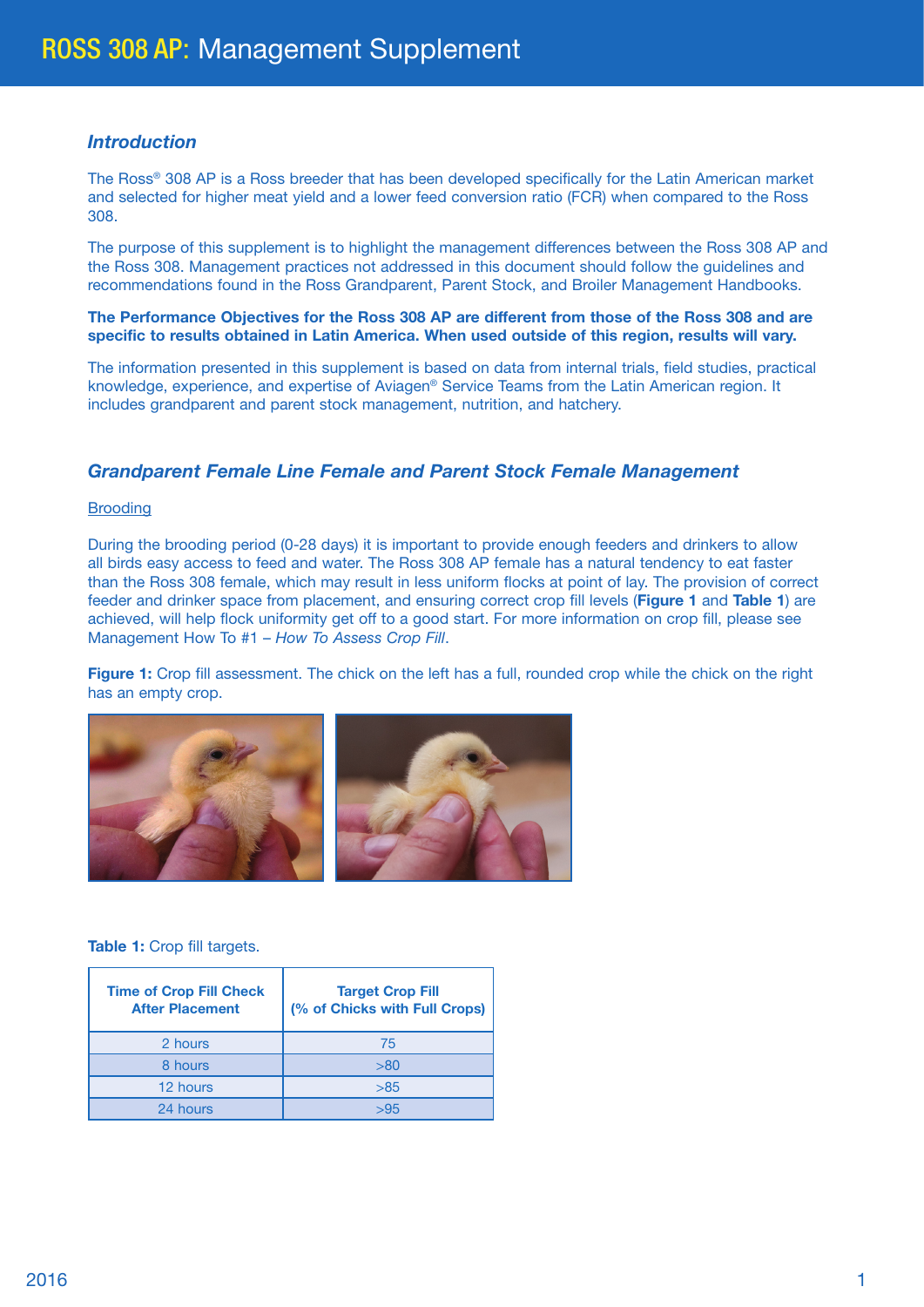#### Body-Weight Profile

The Ross 308 AP follows a different body-weight profile than the Ross 308. It has a larger skeletal frame size than the Ross 308, making it important to closely monitor and maintain the relative differences in body weight and frame size of both males and females. Ensuring that both males and females stay on body-weight target will help fertility and mating in production. Routine weighing should be used to closely monitor body weight throughout the life of the flock and to help managers recognize and respond to deviations promptly.

Because the Ross 308 AP has been selected for better FCR, all generations have the ability to efficiently convert nutrients into yield. Daily nutrient allowances provided in the Ross 308 AP Performance Objectives should be strictly adhered to, especially in the case of crude protein and energy intake. Regardless of the number of feeding stages adopted during rearing, it is crucial to closely monitor the feed distribution, feed volume, feed intake parity, and feed clean-up time in order to maintain flock uniformity. All of these variables should be taken into account when determining the feeding program, diet energy density, and practices. Following the nutrient allocations defined in the Ross 308 AP Performance Objectives also helps to provide adequate fat pad deposition at point of lay. The recommendation is to feel fat cover over pin bones at least once per week from 20 weeks on. Fat pad development is likely to be sufficient if pin bones feel rounded rather than sharp to the touch.

#### Egg Size

The Ross 308 AP has a tendency to produce larger eggs than the Ross 308. Closely following the Ross 308 Parent Stock Nutrition Specifications will help to control egg size and produce eggs that are close to target egg weight, thus helping to maximize hatchability and hatching egg utilization.

#### Lighting Programs

The basic principles for lighting the Ross 308 AP are the same as those for the Ross 308. The recommendations for lighting programs can be found in the Ross Parent Stock Management Handbook.

## *Laying Period*

#### Feeding Into Production

When feeding the Ross 308 AP at point of production, closely adhere to the nutritional recommendations for the Ross 308. Feed allocation increase from the onset of production until peak production should be well-aligned to hen-day % production and egg weight. This will help to ensure that the females are not overfed as they climb to peak egg production.

#### Feeding After Peak Production

A breeding bird must never lose weight. However, after peak production, the bird requires less feed. Feed withdrawal after peak production should be more conservative for the Ross 308 AP when compared to the Ross 308. Female body weight, egg weight, egg mass, and hen-day % production must be taken into account when deciding which feed withdrawal program will be used. As a guideline for the Ross 308 AP, it is advisable to withdraw a total of 8% of feed divided into 4% from 2 weeks after peak production until 40 weeks of age. From 40 weeks until 55 weeks of age, 4% of feed should be withdrawn. For both grandparent and parent stock, feed withdrawal should be stopped after 55 weeks of age.

#### **Hatchery**

Egg shell quality for the Ross 308 AP tends to be better than the Ross 308. Because of this, it is important to pay close attention to egg moisture loss in order to achieve the best hatchability. For more information, see Hatchery How To #1 – *How To Measure Water Loss*.